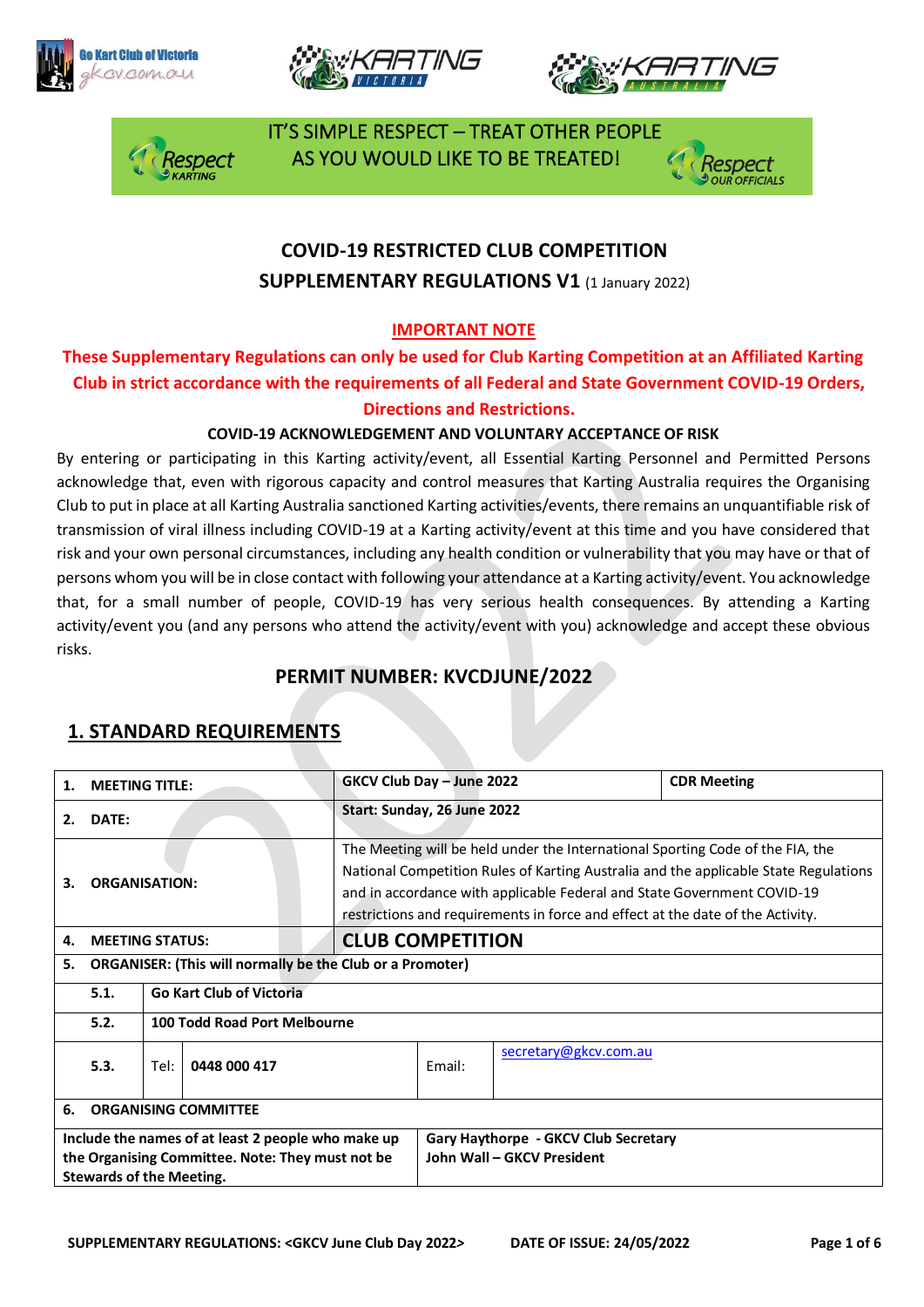





Respect



## IT'S SIMPLE RESPECT – TREAT OTHER PEOPLE AS YOU WOULD LIKE TO BE TREATED!



#### **2. ADMINISTRATION**

| 1.  |                              | Anyone that holds a KA karting licence may compete at club events                        |
|-----|------------------------------|------------------------------------------------------------------------------------------|
| 2.  |                              | The Club must maintain a register of all permitted persons who enter the Circuit for the |
|     |                              | Event.                                                                                   |
| -3. |                              | The number of entries in the Event is strictly limited by Government Directions/Orders.  |
|     |                              | Pre-entry for the Event is essential. There will be NO ENTRIES ACCEPTED ON THE DAY.      |
|     | <b>4. COMPETITION GROUPS</b> | The Competition Groups listed below are permitted to compete at this Meeting.            |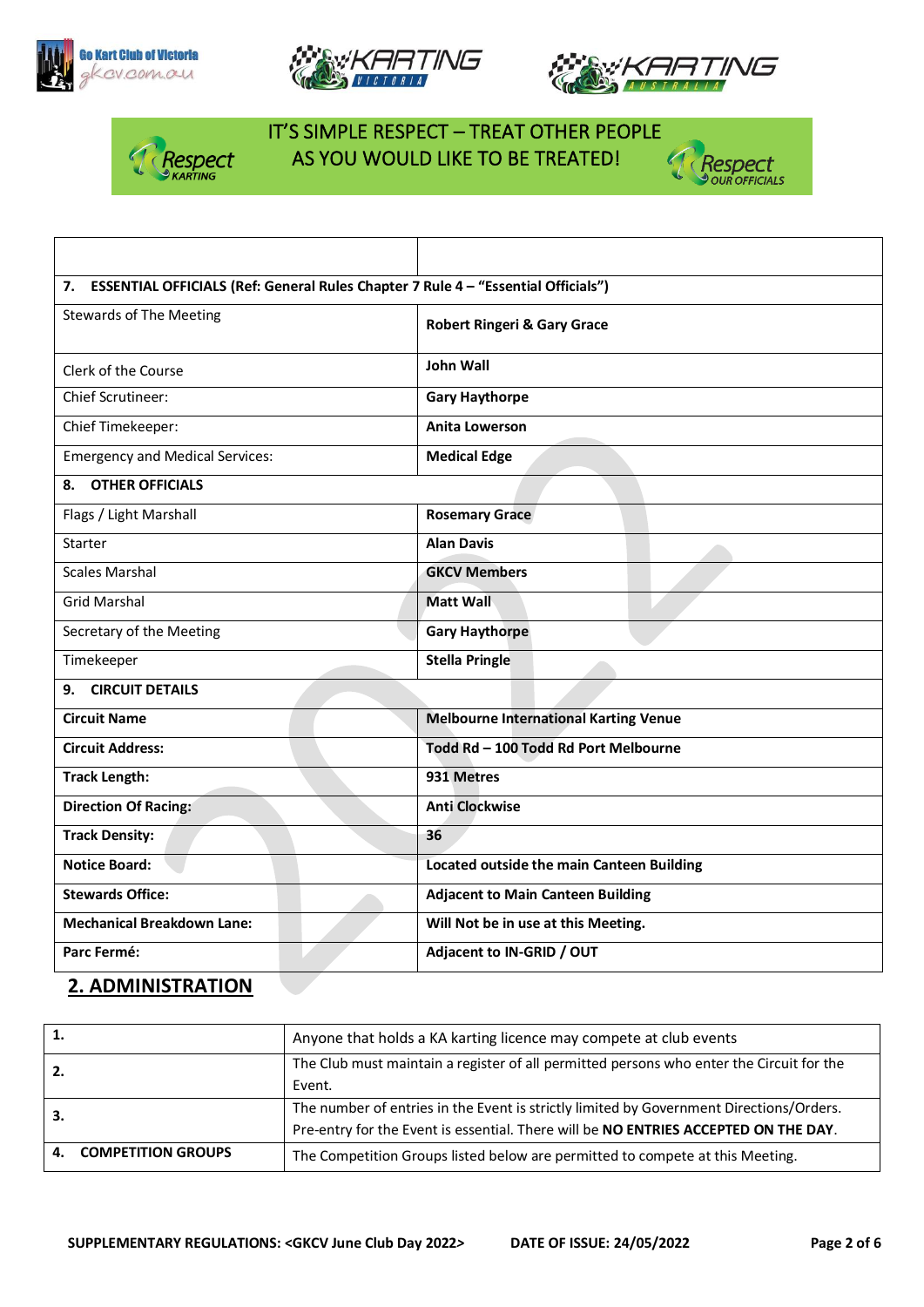







# IT'S SIMPLE RESPECT – TREAT OTHER PEOPLE Respect AS YOU WOULD LIKE TO BE TREATED!



|                                                                                                                                                                                                                                                                                                                                                                                                                                                                                                                   | Competition Group names as listed in the 2022 Australian Karting Manual Competition                                      |                                                                                                                                                                                 |          |               |                                                                   |  |
|-------------------------------------------------------------------------------------------------------------------------------------------------------------------------------------------------------------------------------------------------------------------------------------------------------------------------------------------------------------------------------------------------------------------------------------------------------------------------------------------------------------------|--------------------------------------------------------------------------------------------------------------------------|---------------------------------------------------------------------------------------------------------------------------------------------------------------------------------|----------|---------------|-------------------------------------------------------------------|--|
|                                                                                                                                                                                                                                                                                                                                                                                                                                                                                                                   |                                                                                                                          | Rules Chapter 5 Rule 7 must be used.                                                                                                                                            |          |               |                                                                   |  |
| <b>Competition Group</b>                                                                                                                                                                                                                                                                                                                                                                                                                                                                                          |                                                                                                                          | <b>Eligible Classes for each Competition Group</b>                                                                                                                              |          |               |                                                                   |  |
| Cadet                                                                                                                                                                                                                                                                                                                                                                                                                                                                                                             |                                                                                                                          | Cadet 9                                                                                                                                                                         | Cadet 12 |               | <b>NOTE: Cadet 9 MUST be arranged</b><br>behind Cadet 12.         |  |
| <b>Junior (Lower Performance)</b>                                                                                                                                                                                                                                                                                                                                                                                                                                                                                 |                                                                                                                          | KA4                                                                                                                                                                             | Light    | Heavy         |                                                                   |  |
| <b>Junior (Higher Performance)</b>                                                                                                                                                                                                                                                                                                                                                                                                                                                                                |                                                                                                                          | KA3                                                                                                                                                                             |          |               |                                                                   |  |
| <b>Senior (Lower Performance)</b>                                                                                                                                                                                                                                                                                                                                                                                                                                                                                 |                                                                                                                          | KA3                                                                                                                                                                             | Light    | <b>Medium</b> | Victorian Combined Light / Medium &<br><b>Masters</b>             |  |
| <b>Senior TaG</b>                                                                                                                                                                                                                                                                                                                                                                                                                                                                                                 |                                                                                                                          | <b>TaG 125</b>                                                                                                                                                                  | Light    | <b>Heavy</b>  | X30 Light                                                         |  |
| (2) groups.<br>5. ENTRIES                                                                                                                                                                                                                                                                                                                                                                                                                                                                                         | Should any Competition Group reach 80% of the Track Density, the Classes in that Competition Group may be split into two |                                                                                                                                                                                 |          |               |                                                                   |  |
|                                                                                                                                                                                                                                                                                                                                                                                                                                                                                                                   |                                                                                                                          |                                                                                                                                                                                 |          |               |                                                                   |  |
| 2.1 ENTRIES OPEN:                                                                                                                                                                                                                                                                                                                                                                                                                                                                                                 | $1st$ June 2022                                                                                                          |                                                                                                                                                                                 |          |               | A minimum of one (1) day prior to the commencement of the Meeting |  |
| 2.2 ENTRIES CLOSE:                                                                                                                                                                                                                                                                                                                                                                                                                                                                                                |                                                                                                                          | - 12 Midnight Friday 24 <sup>th</sup> June 2022<br>NO LATE ENTRIES ACCEPTED.<br>All Classes will be capped at Track Density (36)<br><b>There will be NO Overscribed Classes</b> |          |               |                                                                   |  |
| 6.<br><b>ENTRY FEE</b>                                                                                                                                                                                                                                                                                                                                                                                                                                                                                            |                                                                                                                          |                                                                                                                                                                                 |          |               |                                                                   |  |
| 3.1 The Entry Fee for each Competition Group at this Meeting including GST including the TDF levy is as follows:                                                                                                                                                                                                                                                                                                                                                                                                  |                                                                                                                          |                                                                                                                                                                                 |          |               |                                                                   |  |
| GKCV Club Member or Casual Member \$55 1 <sup>st</sup> Entry / \$40 2 <sup>nd</sup> Entry - via Online SecurePay ONLY                                                                                                                                                                                                                                                                                                                                                                                             |                                                                                                                          |                                                                                                                                                                                 |          |               |                                                                   |  |
| 7. ENTRY PROCEDURE                                                                                                                                                                                                                                                                                                                                                                                                                                                                                                |                                                                                                                          |                                                                                                                                                                                 |          |               |                                                                   |  |
| 4.1 Each Entry for this Meeting must be made using the CMS as follows:<br>Log on to your driver information via http://www.karting.net.au/<br>Click on the licence and entries icon (top centre of the screen)<br>Click on the "Enter a Race Meeting" icon<br>Enter your log on details<br>Under 'My Details' functions, choose 'Pre Enter Race Meeting'<br>Choose the State in which the Meeting is being held - VICTORIA<br>Choose the Club who is the Organiser of the Meeting - GO KART CLUB OF VICTORIA<br>٠ |                                                                                                                          |                                                                                                                                                                                 |          |               |                                                                   |  |
| <b>MINIMUM ENTRIES</b><br>8.                                                                                                                                                                                                                                                                                                                                                                                                                                                                                      |                                                                                                                          |                                                                                                                                                                                 |          |               |                                                                   |  |
| 5.1 8 is the minimum number of pre-entries which must be received for each Competition Group.                                                                                                                                                                                                                                                                                                                                                                                                                     |                                                                                                                          |                                                                                                                                                                                 |          |               |                                                                   |  |
| 5.2 If insufficient entries are received for a Competition Group to form in its own right, the Competition Group must be consolidated<br>in accordance with the Competition Rules Chapter $1 -$ Rule 9.                                                                                                                                                                                                                                                                                                           |                                                                                                                          |                                                                                                                                                                                 |          |               |                                                                   |  |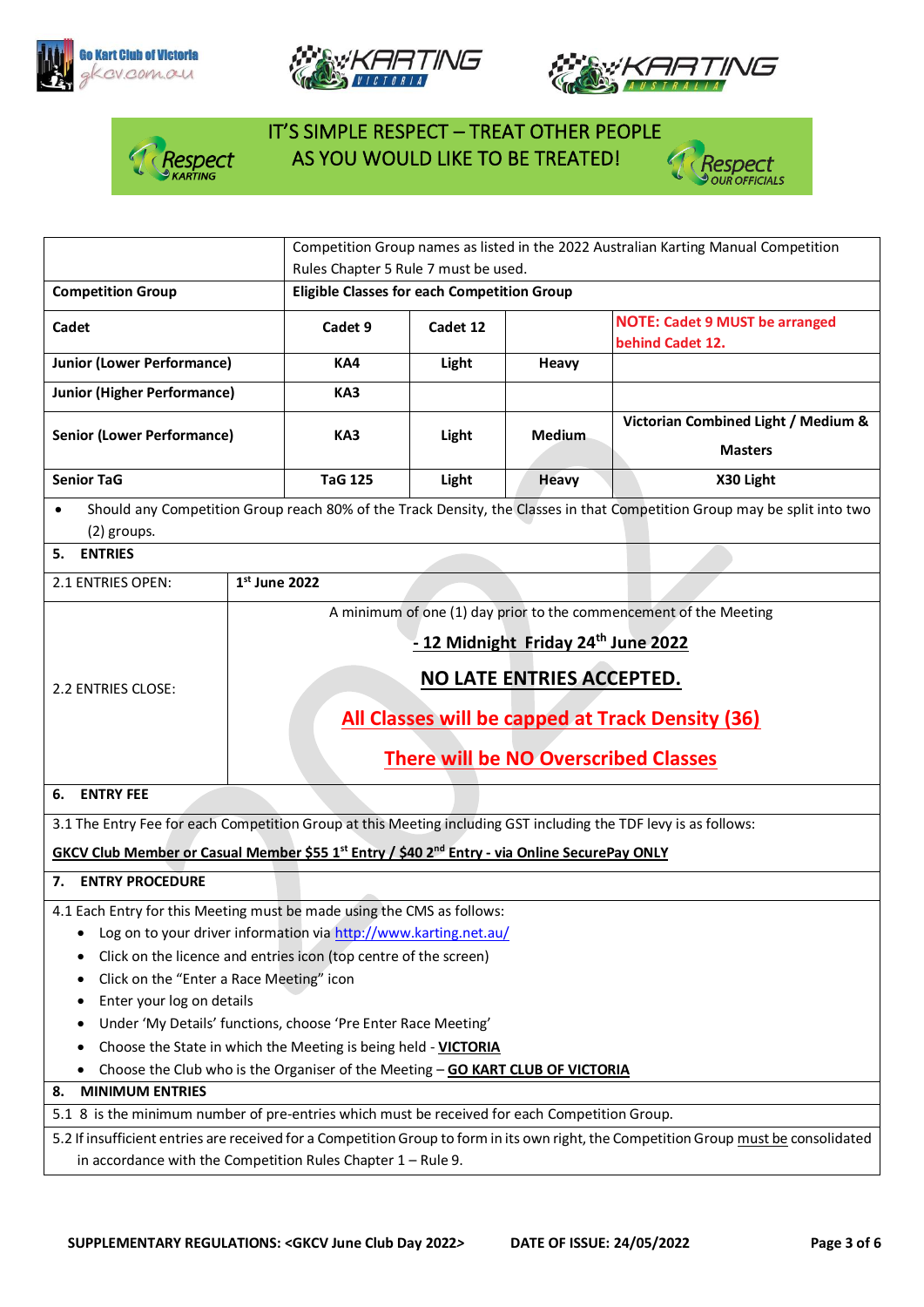







 IT'S SIMPLE RESPECT – TREAT OTHER PEOPLE spect AS YOU WOULD LIKE TO BE TREATED!



### **3. SPECIFIC COVID-19 RESTRICTION AND MITIGATION REQUIREMENTS**

**COVIDSafe ACTION PLAN** (When required at law)

The Club has completed a COVIDSafe Action Plan and submitted it to the relevant State Government Department. All actions identified as being required to be done to create a COVIDSafe Event and Club facility must be carried out prior to and during the Event.

| $\mathbf{1}$ .                                                                                             | PERMITTED AND NON-PERMITTED PERSONS                                                                                                                                                                                           |  |  |  |  |  |
|------------------------------------------------------------------------------------------------------------|-------------------------------------------------------------------------------------------------------------------------------------------------------------------------------------------------------------------------------|--|--|--|--|--|
|                                                                                                            | No person who has symptoms consistent with COVID-19 (this includes any fever, respiratory<br>symptoms, shortness of breath, sore throat, cough, lack of smell or fatigue) is permitted to attend                              |  |  |  |  |  |
| 1.1.                                                                                                       |                                                                                                                                                                                                                               |  |  |  |  |  |
|                                                                                                            |                                                                                                                                                                                                                               |  |  |  |  |  |
|                                                                                                            | the Circuit or participate in the Event.                                                                                                                                                                                      |  |  |  |  |  |
|                                                                                                            | Any person who starts to feel unwell or to exhibit symptoms of COVID-19 during the Event must                                                                                                                                 |  |  |  |  |  |
| 1.2.                                                                                                       | immediately avoid contact with all persons at the Circuit and MUST IMMEDIATELY LEAVE the                                                                                                                                      |  |  |  |  |  |
|                                                                                                            | Circuit.                                                                                                                                                                                                                      |  |  |  |  |  |
|                                                                                                            |                                                                                                                                                                                                                               |  |  |  |  |  |
|                                                                                                            | Note - The number chosen in 2.1 must not exceed the maximum number of people permitted to gather under State                                                                                                                  |  |  |  |  |  |
| 2.                                                                                                         | <b>Public Health Authority Orders/Directions/Regulations.</b>                                                                                                                                                                 |  |  |  |  |  |
|                                                                                                            | SOCIAL DISTANCING AND DENSITY REQUIRMENTS                                                                                                                                                                                     |  |  |  |  |  |
| 2.1.                                                                                                       | Essential Karting Personnel and Permitted Persons are not permitted to gather in groups greater than Choose a<br>number while in attendance at the Event. (Delete if no limit on Group size by the State Government required) |  |  |  |  |  |
|                                                                                                            |                                                                                                                                                                                                                               |  |  |  |  |  |
| 2.2.                                                                                                       | Government prescribed Social Distancing measures must always be observed.                                                                                                                                                     |  |  |  |  |  |
| 2.3.                                                                                                       | The use by Permitted Persons of any indoor facilities is strictly limited by the Density Quotient of the room as included                                                                                                     |  |  |  |  |  |
|                                                                                                            | in the Club's COVIDSafe Action Plan.                                                                                                                                                                                          |  |  |  |  |  |
| 2.4.                                                                                                       | Food service provided at the Event must fully comply with all State Public Health<br>Authority                                                                                                                                |  |  |  |  |  |
|                                                                                                            | Orders/Directions/Regulations.                                                                                                                                                                                                |  |  |  |  |  |
|                                                                                                            | Hand Hygiene must be available at all food service outlets.<br>$\bullet$                                                                                                                                                      |  |  |  |  |  |
|                                                                                                            | Regular cleaning in accordance with the Club's COVIDSafe Action Plan MUST be carried out throughout the Event.<br>$\bullet$                                                                                                   |  |  |  |  |  |
| 3.                                                                                                         | <b>Check In Requirements</b>                                                                                                                                                                                                  |  |  |  |  |  |
| All Attendees MUST complete and submit the Karting Australia COVID-19 Declaration, or the compulsory State |                                                                                                                                                                                                                               |  |  |  |  |  |
| 3.1                                                                                                        | Government issued QR Code Check-In (delete which is not relevant) upon arrival at the venue if required by the                                                                                                                |  |  |  |  |  |
|                                                                                                            | <b>State or Federal Government.</b>                                                                                                                                                                                           |  |  |  |  |  |
| 4.                                                                                                         | HYGIENE FACILITIES - TOILET/WASHROOM FACILITIES and HAND SANITISER                                                                                                                                                            |  |  |  |  |  |
| 4.1                                                                                                        | The Club is required to provide facilities to ensure general and sensible hygiene practices are maintained.                                                                                                                   |  |  |  |  |  |
| 4.2                                                                                                        | Toilet and washroom facilities at the Circuit must be open and available for use.                                                                                                                                             |  |  |  |  |  |
|                                                                                                            | Washroom facilities must be properly equipped with liquid soap, running water and either air hand driers or paper                                                                                                             |  |  |  |  |  |
| 4.3                                                                                                        | towels.                                                                                                                                                                                                                       |  |  |  |  |  |
|                                                                                                            | The toilets and washroom facilities must be cleaned at least once during the day or as otherwise required in<br>$\bullet$                                                                                                     |  |  |  |  |  |
|                                                                                                            | accordance with the Club's COVIDSafe Action Plan                                                                                                                                                                              |  |  |  |  |  |
|                                                                                                            | It is strongly recommended that Essential Karting Personnel and Permitted Persons bring their own supply of hand                                                                                                              |  |  |  |  |  |
| 4.4                                                                                                        | sanitiser for use in accordance with government recommendations in addition to hand sanitiser that is supplied by the                                                                                                         |  |  |  |  |  |
|                                                                                                            | Club.                                                                                                                                                                                                                         |  |  |  |  |  |

#### **4. COMPETITION**

**1. FORMAT OF RACING – CLUB COMPETITION GROUPS – Format 3**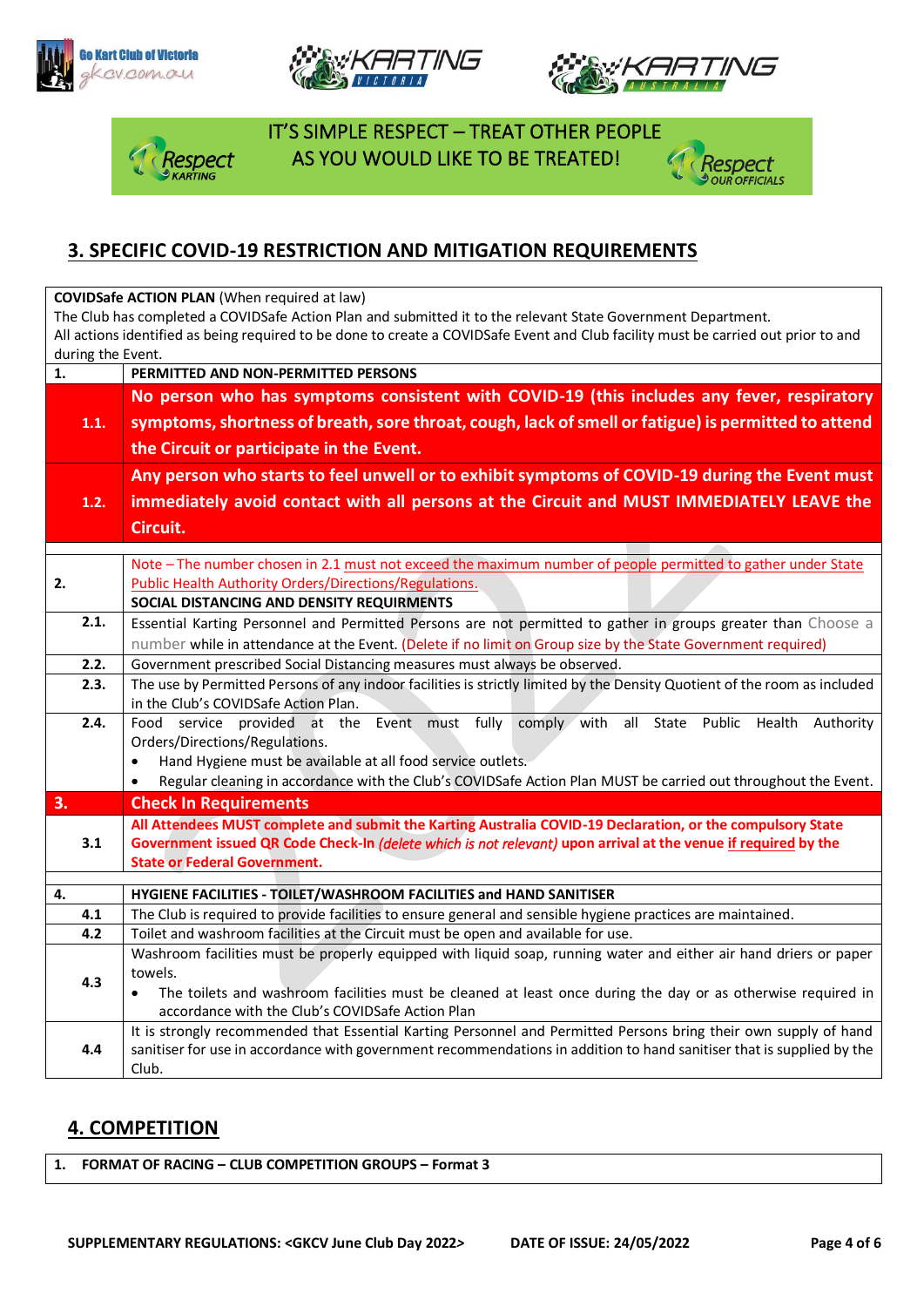





# IT'S SIMPLE RESPECT – TREAT OTHER PEOPLE *Respect* AS YOU WOULD LIKE TO BE TREATED!<br><sup>N KARTING</sup>



| on Grid 1, and so on<br>8 Laps each - Results from Qualifying - Fastest to the front for Heats 1 & 2<br>1.2<br><b>Heats 1 &amp; 2</b><br>1.3<br>Heat 3<br>8 Laps - Points from Finishing Positions from Heats 1 & 2 - lowest points to pole and so on<br>1.4<br>13 Laps - Final Only Counts - Finishing Positions from Heat 3 to Pole and so on<br>Final<br><b>ACCESS TO CIRCUIT</b><br>2.<br>Competitors will be permitted to enter the Circuit from 6.30am on 26 <sup>th</sup> June 2022<br>3.1<br><b>DRIVERS BRIEFING</b><br>З.<br>Drivers Briefing notes will be advised in an electronic format OR over the PA system to all Competitors. Any<br>4.1<br>questions should be directed to the Chief Steward prior to the start of Competition.<br><b>SCRUTINEERING</b><br>4.<br>All Competitors will be required to complete an electronic Scrutineering Form - via a URL provided to them by the<br><b>Host Club.</b><br>5.1<br>https://kartingaustralia.wufoo.com/forms/ka-scrutineering-record-GKCV/<br>This form will be submitted to the Race Secretary in an electronic format.<br>5.2<br><b>FUEL</b><br>5.<br>PULP and E10 PULP are the only fuels permitted to be used at this Meeting.<br>6.1<br>6.2<br>Control Fuel Will Not be used at this Meeting.<br><b>TIMETABLE</b><br>6.<br>Sunday 26 <sup>th</sup> June 2022<br>7.1<br><b>TIME</b><br><b>ACTIVITY</b><br>6.30am<br>Gates open<br>a)<br>7.00am<br>b)<br><b>Canteen opens</b><br>8.00am<br>Qualifying<br>c)<br>9.15am<br>d)<br>Racing<br>4.30pm<br><b>Finish of Racing - approx</b><br>e)<br><b>TROPHIES AND PRIZES</b><br>7.<br>Trophies for 1st, 2 <sup>nd</sup> & 3 <sup>rd</sup> places ONLY. Trophies will only be presented if CLASSES meet minimum ENTRY requirements<br>8.1<br>There will be a gathering for a Presentation of Trophies and Prizes at the end of Competitio0n in accordance with<br>8.2<br><b>Government Restrictions</b> | 1.1 | Qualifying | One 4 minute session - Qualifying will determine grid positions for Heat 1 & $2$ - with fastest time |  |  |  |  |
|----------------------------------------------------------------------------------------------------------------------------------------------------------------------------------------------------------------------------------------------------------------------------------------------------------------------------------------------------------------------------------------------------------------------------------------------------------------------------------------------------------------------------------------------------------------------------------------------------------------------------------------------------------------------------------------------------------------------------------------------------------------------------------------------------------------------------------------------------------------------------------------------------------------------------------------------------------------------------------------------------------------------------------------------------------------------------------------------------------------------------------------------------------------------------------------------------------------------------------------------------------------------------------------------------------------------------------------------------------------------------------------------------------------------------------------------------------------------------------------------------------------------------------------------------------------------------------------------------------------------------------------------------------------------------------------------------------------------------------------------------------------------------------------------------------------------------------------------------------------------------------------------------------------------|-----|------------|------------------------------------------------------------------------------------------------------|--|--|--|--|
|                                                                                                                                                                                                                                                                                                                                                                                                                                                                                                                                                                                                                                                                                                                                                                                                                                                                                                                                                                                                                                                                                                                                                                                                                                                                                                                                                                                                                                                                                                                                                                                                                                                                                                                                                                                                                                                                                                                      |     |            |                                                                                                      |  |  |  |  |
|                                                                                                                                                                                                                                                                                                                                                                                                                                                                                                                                                                                                                                                                                                                                                                                                                                                                                                                                                                                                                                                                                                                                                                                                                                                                                                                                                                                                                                                                                                                                                                                                                                                                                                                                                                                                                                                                                                                      |     |            |                                                                                                      |  |  |  |  |
|                                                                                                                                                                                                                                                                                                                                                                                                                                                                                                                                                                                                                                                                                                                                                                                                                                                                                                                                                                                                                                                                                                                                                                                                                                                                                                                                                                                                                                                                                                                                                                                                                                                                                                                                                                                                                                                                                                                      |     |            |                                                                                                      |  |  |  |  |
|                                                                                                                                                                                                                                                                                                                                                                                                                                                                                                                                                                                                                                                                                                                                                                                                                                                                                                                                                                                                                                                                                                                                                                                                                                                                                                                                                                                                                                                                                                                                                                                                                                                                                                                                                                                                                                                                                                                      |     |            |                                                                                                      |  |  |  |  |
|                                                                                                                                                                                                                                                                                                                                                                                                                                                                                                                                                                                                                                                                                                                                                                                                                                                                                                                                                                                                                                                                                                                                                                                                                                                                                                                                                                                                                                                                                                                                                                                                                                                                                                                                                                                                                                                                                                                      |     |            |                                                                                                      |  |  |  |  |
|                                                                                                                                                                                                                                                                                                                                                                                                                                                                                                                                                                                                                                                                                                                                                                                                                                                                                                                                                                                                                                                                                                                                                                                                                                                                                                                                                                                                                                                                                                                                                                                                                                                                                                                                                                                                                                                                                                                      |     |            |                                                                                                      |  |  |  |  |
|                                                                                                                                                                                                                                                                                                                                                                                                                                                                                                                                                                                                                                                                                                                                                                                                                                                                                                                                                                                                                                                                                                                                                                                                                                                                                                                                                                                                                                                                                                                                                                                                                                                                                                                                                                                                                                                                                                                      |     |            |                                                                                                      |  |  |  |  |
|                                                                                                                                                                                                                                                                                                                                                                                                                                                                                                                                                                                                                                                                                                                                                                                                                                                                                                                                                                                                                                                                                                                                                                                                                                                                                                                                                                                                                                                                                                                                                                                                                                                                                                                                                                                                                                                                                                                      |     |            |                                                                                                      |  |  |  |  |
|                                                                                                                                                                                                                                                                                                                                                                                                                                                                                                                                                                                                                                                                                                                                                                                                                                                                                                                                                                                                                                                                                                                                                                                                                                                                                                                                                                                                                                                                                                                                                                                                                                                                                                                                                                                                                                                                                                                      |     |            |                                                                                                      |  |  |  |  |
|                                                                                                                                                                                                                                                                                                                                                                                                                                                                                                                                                                                                                                                                                                                                                                                                                                                                                                                                                                                                                                                                                                                                                                                                                                                                                                                                                                                                                                                                                                                                                                                                                                                                                                                                                                                                                                                                                                                      |     |            |                                                                                                      |  |  |  |  |
|                                                                                                                                                                                                                                                                                                                                                                                                                                                                                                                                                                                                                                                                                                                                                                                                                                                                                                                                                                                                                                                                                                                                                                                                                                                                                                                                                                                                                                                                                                                                                                                                                                                                                                                                                                                                                                                                                                                      |     |            |                                                                                                      |  |  |  |  |
|                                                                                                                                                                                                                                                                                                                                                                                                                                                                                                                                                                                                                                                                                                                                                                                                                                                                                                                                                                                                                                                                                                                                                                                                                                                                                                                                                                                                                                                                                                                                                                                                                                                                                                                                                                                                                                                                                                                      |     |            |                                                                                                      |  |  |  |  |
|                                                                                                                                                                                                                                                                                                                                                                                                                                                                                                                                                                                                                                                                                                                                                                                                                                                                                                                                                                                                                                                                                                                                                                                                                                                                                                                                                                                                                                                                                                                                                                                                                                                                                                                                                                                                                                                                                                                      |     |            |                                                                                                      |  |  |  |  |
|                                                                                                                                                                                                                                                                                                                                                                                                                                                                                                                                                                                                                                                                                                                                                                                                                                                                                                                                                                                                                                                                                                                                                                                                                                                                                                                                                                                                                                                                                                                                                                                                                                                                                                                                                                                                                                                                                                                      |     |            |                                                                                                      |  |  |  |  |
|                                                                                                                                                                                                                                                                                                                                                                                                                                                                                                                                                                                                                                                                                                                                                                                                                                                                                                                                                                                                                                                                                                                                                                                                                                                                                                                                                                                                                                                                                                                                                                                                                                                                                                                                                                                                                                                                                                                      |     |            |                                                                                                      |  |  |  |  |
|                                                                                                                                                                                                                                                                                                                                                                                                                                                                                                                                                                                                                                                                                                                                                                                                                                                                                                                                                                                                                                                                                                                                                                                                                                                                                                                                                                                                                                                                                                                                                                                                                                                                                                                                                                                                                                                                                                                      |     |            |                                                                                                      |  |  |  |  |
|                                                                                                                                                                                                                                                                                                                                                                                                                                                                                                                                                                                                                                                                                                                                                                                                                                                                                                                                                                                                                                                                                                                                                                                                                                                                                                                                                                                                                                                                                                                                                                                                                                                                                                                                                                                                                                                                                                                      |     |            |                                                                                                      |  |  |  |  |
|                                                                                                                                                                                                                                                                                                                                                                                                                                                                                                                                                                                                                                                                                                                                                                                                                                                                                                                                                                                                                                                                                                                                                                                                                                                                                                                                                                                                                                                                                                                                                                                                                                                                                                                                                                                                                                                                                                                      |     |            |                                                                                                      |  |  |  |  |
|                                                                                                                                                                                                                                                                                                                                                                                                                                                                                                                                                                                                                                                                                                                                                                                                                                                                                                                                                                                                                                                                                                                                                                                                                                                                                                                                                                                                                                                                                                                                                                                                                                                                                                                                                                                                                                                                                                                      |     |            |                                                                                                      |  |  |  |  |
|                                                                                                                                                                                                                                                                                                                                                                                                                                                                                                                                                                                                                                                                                                                                                                                                                                                                                                                                                                                                                                                                                                                                                                                                                                                                                                                                                                                                                                                                                                                                                                                                                                                                                                                                                                                                                                                                                                                      |     |            |                                                                                                      |  |  |  |  |
|                                                                                                                                                                                                                                                                                                                                                                                                                                                                                                                                                                                                                                                                                                                                                                                                                                                                                                                                                                                                                                                                                                                                                                                                                                                                                                                                                                                                                                                                                                                                                                                                                                                                                                                                                                                                                                                                                                                      |     |            |                                                                                                      |  |  |  |  |
|                                                                                                                                                                                                                                                                                                                                                                                                                                                                                                                                                                                                                                                                                                                                                                                                                                                                                                                                                                                                                                                                                                                                                                                                                                                                                                                                                                                                                                                                                                                                                                                                                                                                                                                                                                                                                                                                                                                      |     |            |                                                                                                      |  |  |  |  |
|                                                                                                                                                                                                                                                                                                                                                                                                                                                                                                                                                                                                                                                                                                                                                                                                                                                                                                                                                                                                                                                                                                                                                                                                                                                                                                                                                                                                                                                                                                                                                                                                                                                                                                                                                                                                                                                                                                                      |     |            |                                                                                                      |  |  |  |  |
|                                                                                                                                                                                                                                                                                                                                                                                                                                                                                                                                                                                                                                                                                                                                                                                                                                                                                                                                                                                                                                                                                                                                                                                                                                                                                                                                                                                                                                                                                                                                                                                                                                                                                                                                                                                                                                                                                                                      |     |            |                                                                                                      |  |  |  |  |
|                                                                                                                                                                                                                                                                                                                                                                                                                                                                                                                                                                                                                                                                                                                                                                                                                                                                                                                                                                                                                                                                                                                                                                                                                                                                                                                                                                                                                                                                                                                                                                                                                                                                                                                                                                                                                                                                                                                      |     |            |                                                                                                      |  |  |  |  |
|                                                                                                                                                                                                                                                                                                                                                                                                                                                                                                                                                                                                                                                                                                                                                                                                                                                                                                                                                                                                                                                                                                                                                                                                                                                                                                                                                                                                                                                                                                                                                                                                                                                                                                                                                                                                                                                                                                                      |     |            |                                                                                                      |  |  |  |  |
|                                                                                                                                                                                                                                                                                                                                                                                                                                                                                                                                                                                                                                                                                                                                                                                                                                                                                                                                                                                                                                                                                                                                                                                                                                                                                                                                                                                                                                                                                                                                                                                                                                                                                                                                                                                                                                                                                                                      |     |            |                                                                                                      |  |  |  |  |
|                                                                                                                                                                                                                                                                                                                                                                                                                                                                                                                                                                                                                                                                                                                                                                                                                                                                                                                                                                                                                                                                                                                                                                                                                                                                                                                                                                                                                                                                                                                                                                                                                                                                                                                                                                                                                                                                                                                      |     |            |                                                                                                      |  |  |  |  |
|                                                                                                                                                                                                                                                                                                                                                                                                                                                                                                                                                                                                                                                                                                                                                                                                                                                                                                                                                                                                                                                                                                                                                                                                                                                                                                                                                                                                                                                                                                                                                                                                                                                                                                                                                                                                                                                                                                                      |     |            |                                                                                                      |  |  |  |  |
|                                                                                                                                                                                                                                                                                                                                                                                                                                                                                                                                                                                                                                                                                                                                                                                                                                                                                                                                                                                                                                                                                                                                                                                                                                                                                                                                                                                                                                                                                                                                                                                                                                                                                                                                                                                                                                                                                                                      |     |            |                                                                                                      |  |  |  |  |
|                                                                                                                                                                                                                                                                                                                                                                                                                                                                                                                                                                                                                                                                                                                                                                                                                                                                                                                                                                                                                                                                                                                                                                                                                                                                                                                                                                                                                                                                                                                                                                                                                                                                                                                                                                                                                                                                                                                      |     |            |                                                                                                      |  |  |  |  |

## **4. CIRCUIT SPECIFIC REQUIREMENTS**